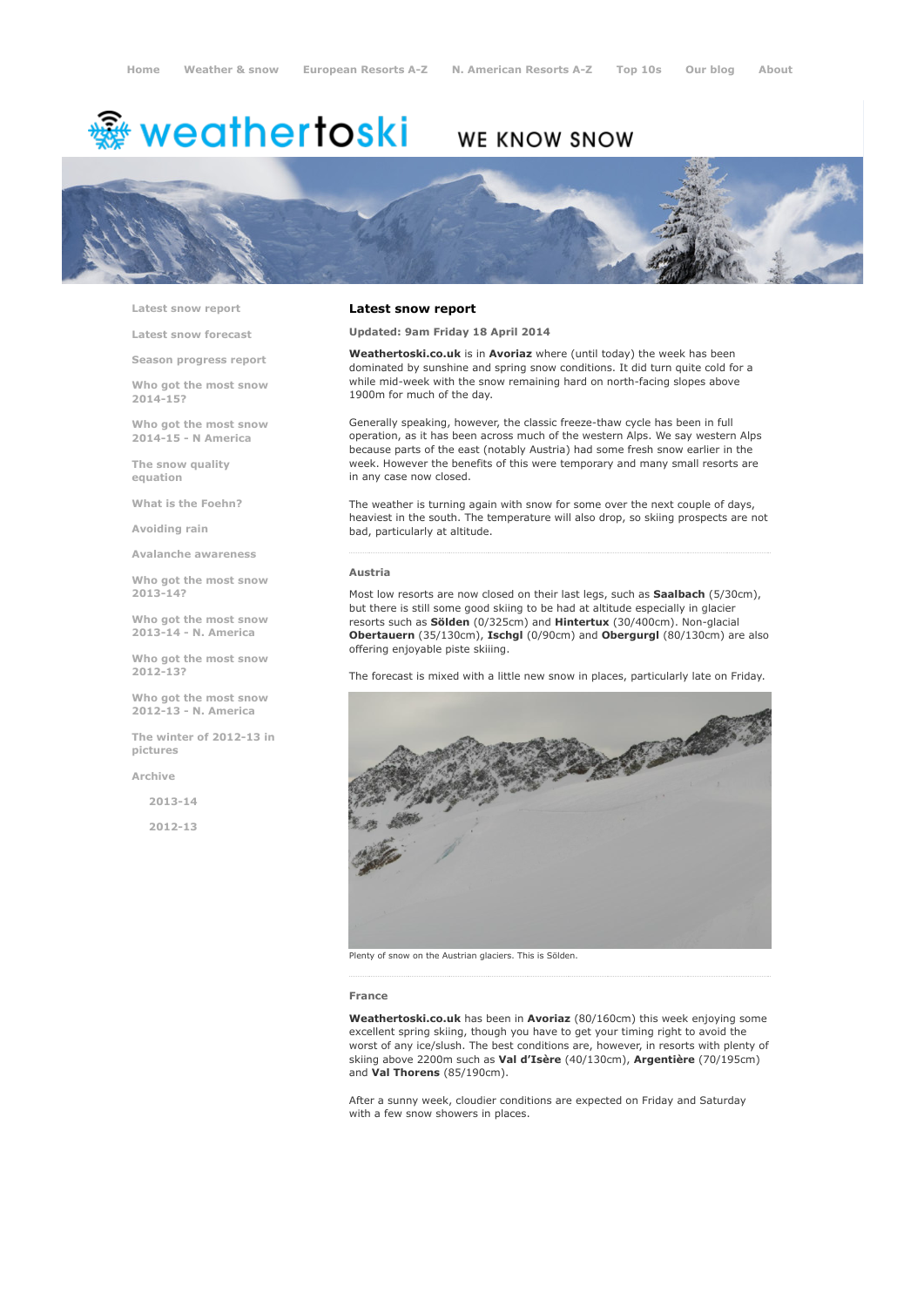

Tweet this page

[Tweet](https://twitter.com/intent/tweet?original_referer=http%3A%2F%2Fwww.weathertoski.co.uk%2Fweather-snow%2Farchive%2Fsnow-report-18-04-2014%2F&ref_src=twsrc%5Etfw&text=Weather%20to%20ski%20-%20snow%20report%20-%2018%20April%202014&tw_p=tweetbutton&url=http%3A%2F%2Fwww.weathertoski.co.uk%2Fweather-snow%2Farchive%2Fsnow-report-18-04-2014%2F)







# Contact us...

Got a burning question about weather or snow conditions in the Alps? [Contact](http://www.weathertoski.co.uk/about-1/contact-us/) us and we'll do our best to answer it...

## E: [info@weathertoski.co.uk](mailto:fraser@weathertoski.co.uk)

T: +44 (0)20 3151 3154



Tignes is as good a bet as any in France right now. This is the Grande Motte glacier - Phot tignes.net

#### Italy

It's been some time since any Italian resort has seen any significant snow, but cover is holding up well (particularly at altitude) thanks to the massive falls earlier in the season. Spring conditions have been the order of the day this week, but there is fresh snow in the forecast, heaviest on Saturday. That said it still pays to aim high, with Livigno (120/200cm) and Passo Tonale (60/600cm) and Cervinia (35/290cm) all decent short term prospects.



Cervinia is probably the best bet in Italy, due to the sheer extent of its high altitude skiing - Photo: cervinia.it

### Switzerland

There are still plenty of resorts open across Switzerland where sunny skies and spring skiing have been the order of the day this week. The best conditions are in resorts with lots of skiing above 2500m such as Zermatt (0/180cm) and Saas-Fee (30/330cm). By contrast, lower resorts such as Wengen (0/75cm) are on their last legs and looking decidedly threadbare. Some new snow is likely over the next couple of days, heaviest in the south on Saturday.

# Rest of Europe

Snow cover remains good for April across the Pyrenees, despite sunny skies this week. Arcalis in Andorra has 140/240cm of snow depending on altitude, Baqueira Beret in Spain (65/255cm). Elsewhere in Europe, the best skiing is Scandinavia with 155/170cm of settled snow still on the slopes of Hemsedal, Norway and 45/65cm in Åre, Sweden.

#### USA

Excellent late season conditions continue in Colorado with fresh snow this week and 170cm of settled snow on the upper slopes of Vail, 230cm for Aspen. Californian resorts haven't been so fortunate, however, with no new snow and little serious off-piste in Mammoth (85/169cm) which has endured a difficult season overall.

# Canada

Late season conditions are generally quite good in the resorts still open, including Whistler (239cm upper slopes) and Banff( 140/210cm), both of which are expecting further snowfall over the coming days.